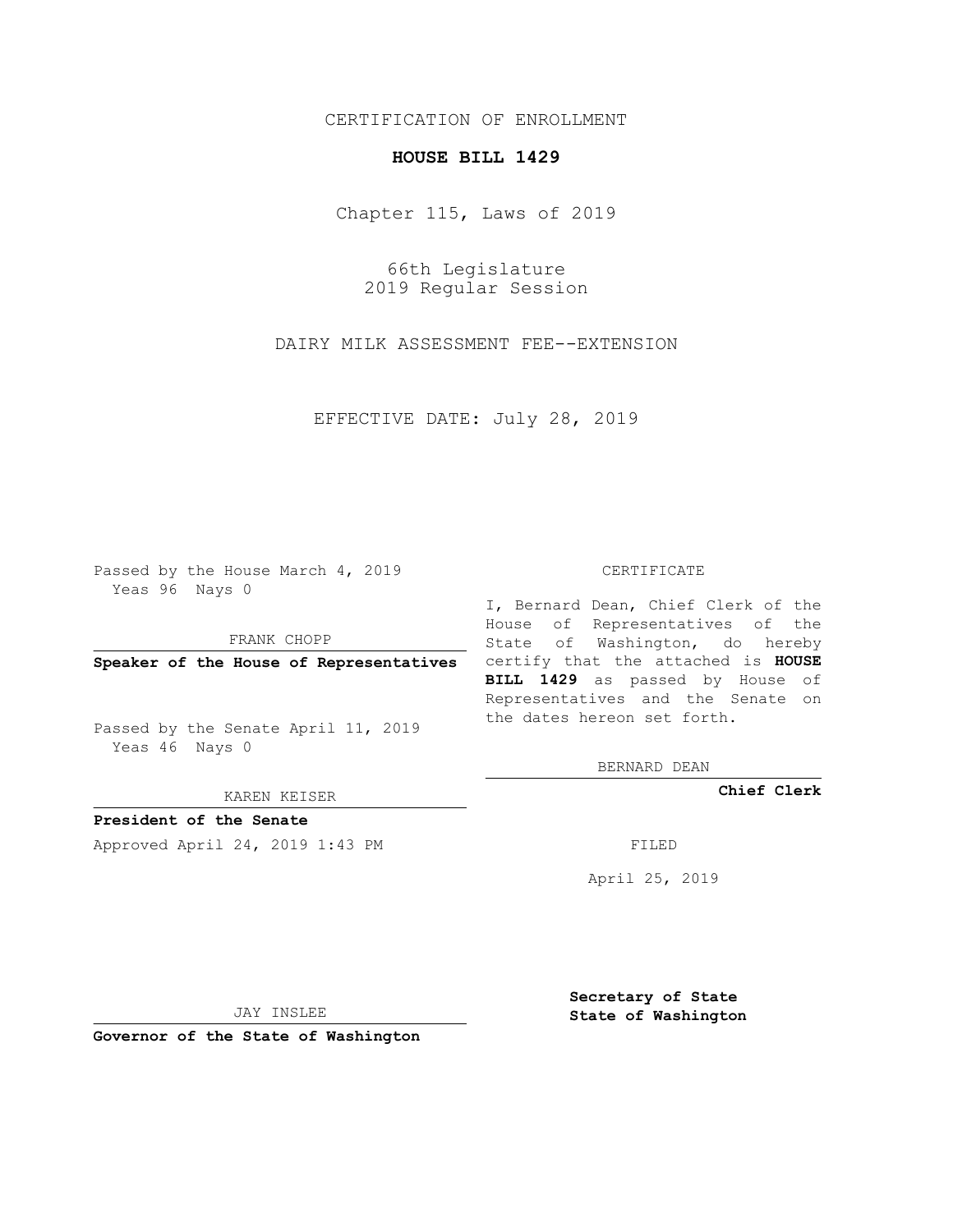## **HOUSE BILL 1429**

Passed Legislature - 2019 Regular Session

**State of Washington 66th Legislature 2019 Regular Session By** Representatives Shewmake, Chandler, Blake, Kretz, Springer, and Dent; by request of Department of Agriculture

Read first time 01/22/19. Referred to Committee on Rural Development, Agriculture, & Natural Resources.

 AN ACT Relating to extending the dairy milk assessment fee to June 30, 2025; amending RCW 15.36.551; and providing an expiration 3 date.

BE IT ENACTED BY THE LEGISLATURE OF THE STATE OF WASHINGTON:

 **Sec. 1.** RCW 15.36.551 and 2015 1st sp.s. c 5 s 1 are each amended to read as follows:6

 There is levied on all milk processed in this state an assessment not to exceed fifty-four one-hundredths of one cent per hundredweight. The director shall determine, by rule, an assessment, that with contribution from the general fund, will support an inspection program to maintain compliance with the provisions of the pasteurized milk ordinance of the national conference on interstate milk shipment. All assessments shall be levied on the operator of the first milk processing plant receiving the milk for processing. This shall include milk processing plants that produce their own milk for processing and milk processing plants that receive milk from other sources. Milk processing plants whose monthly assessment for receipt of milk totals less than twenty dollars in any given month are exempted from paying this assessment for that month. All moneys collected under this section shall be paid to the director by the twentieth day of the succeeding month for the previous month's

p. 1 HB 1429.SL